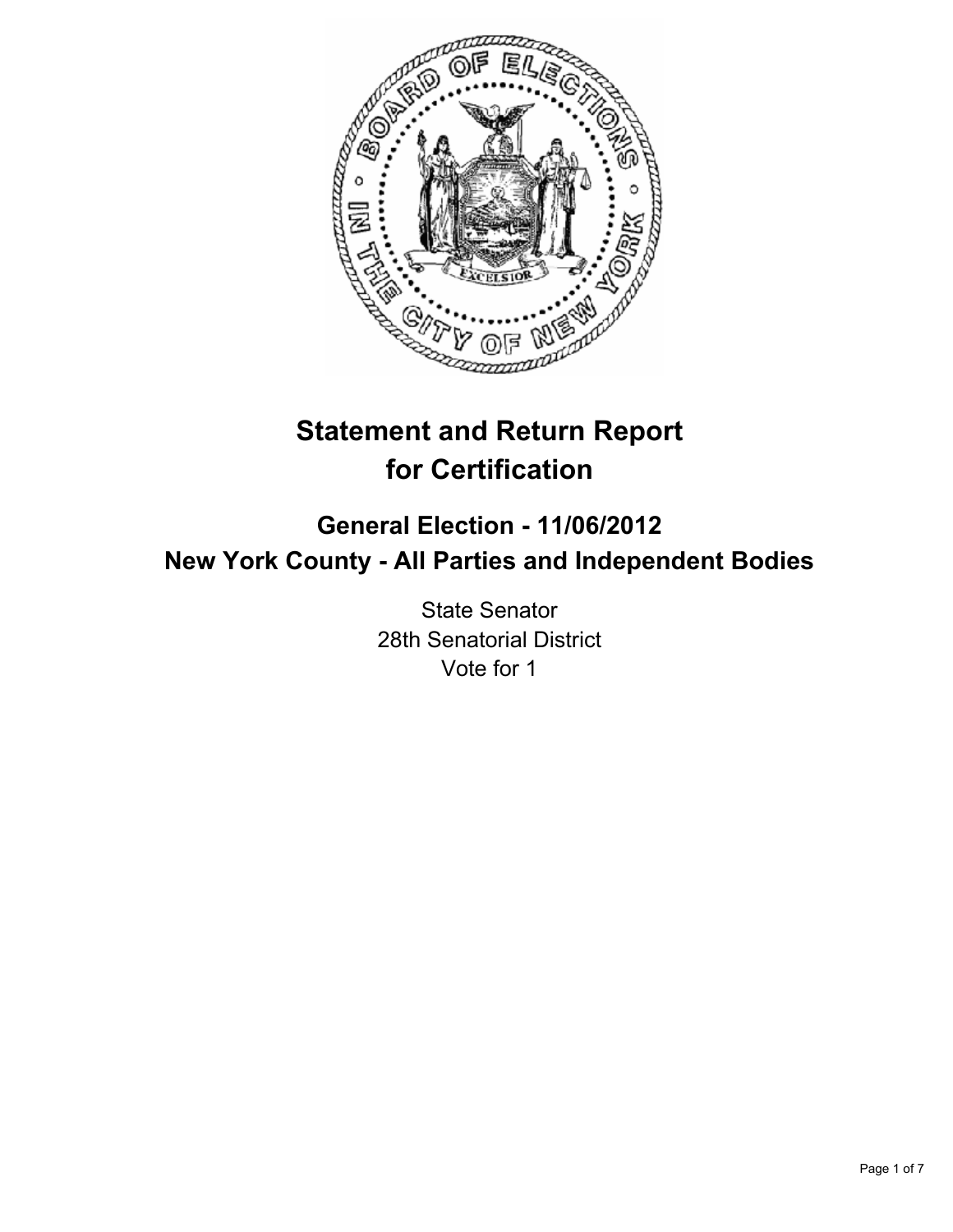

| <b>PUBLIC COUNTER</b>                                    | 787      |
|----------------------------------------------------------|----------|
| <b>EMERGENCY</b>                                         | 0        |
| <b>ABSENTEE/MILITARY</b>                                 | 32       |
| <b>FEDERAL</b>                                           | 21       |
| <b>SPECIAL PRESIDENTIAL</b>                              | $\Omega$ |
| <b>AFFIDAVIT</b>                                         | 72       |
| <b>Total Ballots</b>                                     | 912      |
| Less - Inapplicable Federal/Special Presidential Ballots | (21)     |
| <b>Total Applicable Ballots</b>                          | 891      |
| LIZ KRUEGER (DEMOCRATIC)                                 | 631      |
| DAVID PAUL GARLAND (REPUBLICAN)                          | 117      |
| LIZ KRUEGER (WORKING FAMILIES)                           | 31       |
| DAVID PAUL GARLAND (INDEPENDENCE)                        | 12       |
| HILLARY CLINTON (WRITE-IN)                               | 1        |
| <b>Total Votes</b>                                       | 792      |
| Unrecorded                                               | 99       |

| <b>PUBLIC COUNTER</b>                                    | 1,350 |
|----------------------------------------------------------|-------|
| <b>EMERGENCY</b>                                         | 9     |
| ABSENTEE/MILITARY                                        | 52    |
| FEDERAL                                                  | 44    |
| SPECIAL PRESIDENTIAL                                     | 0     |
| <b>AFFIDAVIT</b>                                         | 129   |
| <b>Total Ballots</b>                                     | 1,584 |
| Less - Inapplicable Federal/Special Presidential Ballots | (44)  |
| <b>Total Applicable Ballots</b>                          | 1,540 |
| LIZ KRUEGER (DEMOCRATIC)                                 | 1,015 |
| DAVID PAUL GARLAND (REPUBLICAN)                          | 234   |
| LIZ KRUEGER (WORKING FAMILIES)                           | 30    |
| DAVID PAUL GARLAND (INDEPENDENCE)                        | 16    |
| <b>Total Votes</b>                                       | 1,295 |
| Unrecorded                                               | 245   |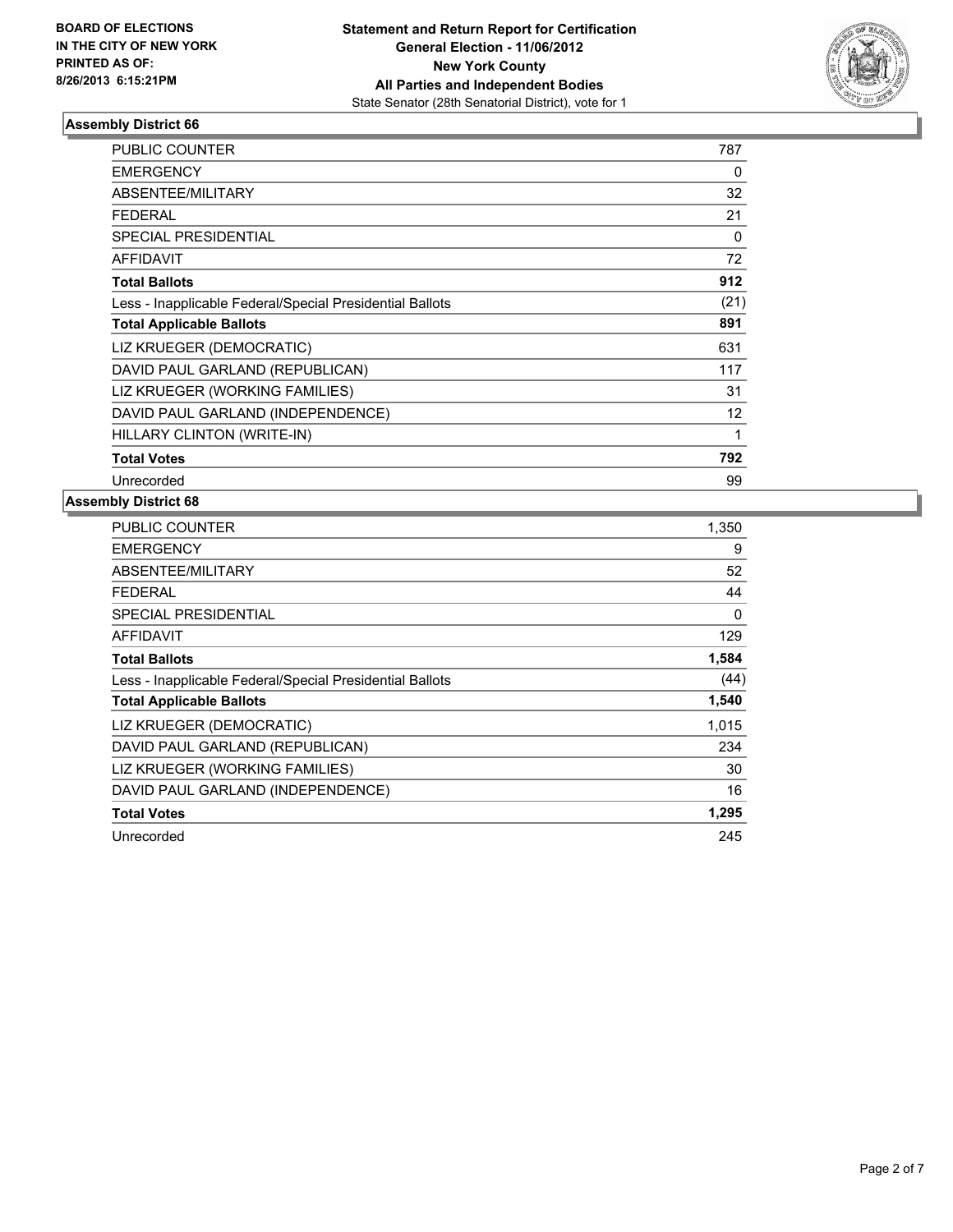

| <b>PUBLIC COUNTER</b>                                    | 44,074         |
|----------------------------------------------------------|----------------|
| <b>EMERGENCY</b>                                         | 62             |
| <b>ABSENTEE/MILITARY</b>                                 | 2,571          |
| <b>FEDERAL</b>                                           | 1,337          |
| <b>SPECIAL PRESIDENTIAL</b>                              | 0              |
| <b>AFFIDAVIT</b>                                         | 3,200          |
| <b>Total Ballots</b>                                     | 51,244         |
| Less - Inapplicable Federal/Special Presidential Ballots | (1, 337)       |
| <b>Total Applicable Ballots</b>                          | 49,907         |
| LIZ KRUEGER (DEMOCRATIC)                                 | 30,670         |
| DAVID PAUL GARLAND (REPUBLICAN)                          | 12,846         |
| LIZ KRUEGER (WORKING FAMILIES)                           | 752            |
| DAVID PAUL GARLAND (INDEPENDENCE)                        | 451            |
| ALEX STETSURA (WRITE-IN)                                 | 1              |
| DANIEL SQUADRON (WRITE-IN)                               | 1              |
| JEAN ROSADO (WRITE-IN)                                   | 1              |
| UNATTRIBUTABLE WRITE-IN (WRITE-IN)                       | $\overline{2}$ |
| <b>Total Votes</b>                                       | 44,724         |
| Unrecorded                                               | 5,183          |

| <b>PUBLIC COUNTER</b>                                    | 11,789 |
|----------------------------------------------------------|--------|
| <b>EMERGENCY</b>                                         | 668    |
| ABSENTEE/MILITARY                                        | 603    |
| <b>FEDERAL</b>                                           | 358    |
| <b>SPECIAL PRESIDENTIAL</b>                              | 0      |
| <b>AFFIDAVIT</b>                                         | 1,209  |
| <b>Total Ballots</b>                                     | 14,627 |
| Less - Inapplicable Federal/Special Presidential Ballots | (358)  |
| <b>Total Applicable Ballots</b>                          | 14,269 |
| LIZ KRUEGER (DEMOCRATIC)                                 | 9,593  |
| DAVID PAUL GARLAND (REPUBLICAN)                          | 2,436  |
| LIZ KRUEGER (WORKING FAMILIES)                           | 368    |
| DAVID PAUL GARLAND (INDEPENDENCE)                        | 152    |
| BERNARD W. GOONEWARDENA (WRITE-IN)                       | 1      |
| DENNIS SMEKUNA (WRITE-IN)                                | 1      |
| INES BACRON (WRITE-IN)                                   | 1      |
| PAUL COLANDREO (WRITE-IN)                                | 1      |
| <b>Total Votes</b>                                       | 12,553 |
| Unrecorded                                               | 1,716  |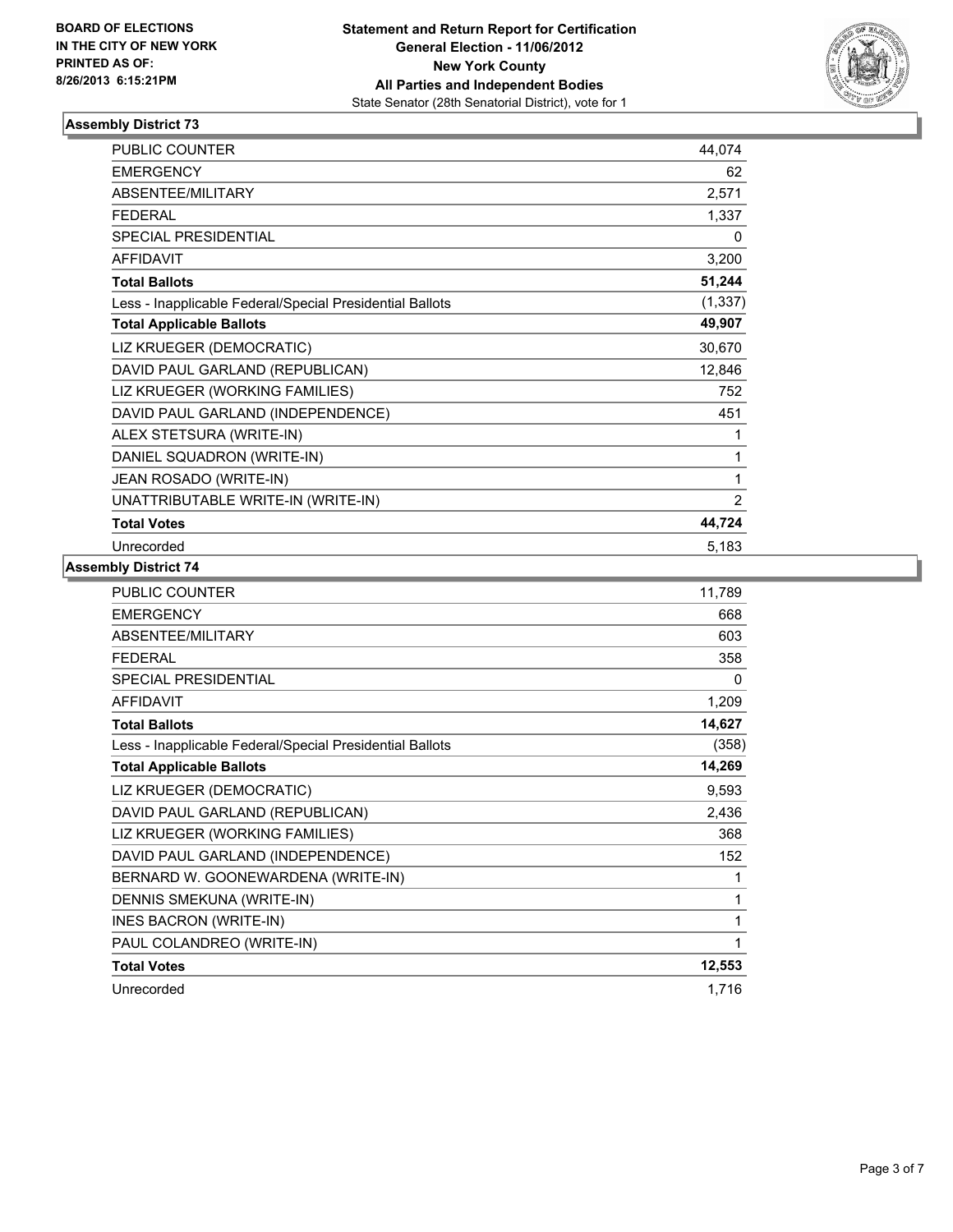

| <b>PUBLIC COUNTER</b>                                    | 10,086 |
|----------------------------------------------------------|--------|
| <b>EMERGENCY</b>                                         | 0      |
| <b>ABSENTEE/MILITARY</b>                                 | 528    |
| <b>FEDERAL</b>                                           | 356    |
| <b>SPECIAL PRESIDENTIAL</b>                              | 0      |
| <b>AFFIDAVIT</b>                                         | 1,025  |
| <b>Total Ballots</b>                                     | 11,995 |
| Less - Inapplicable Federal/Special Presidential Ballots | (356)  |
| <b>Total Applicable Ballots</b>                          | 11,639 |
| LIZ KRUEGER (DEMOCRATIC)                                 | 7,451  |
| DAVID PAUL GARLAND (REPUBLICAN)                          | 2,290  |
| LIZ KRUEGER (WORKING FAMILIES)                           | 290    |
| DAVID PAUL GARLAND (INDEPENDENCE)                        | 112    |
| CHRIS HODGES (WRITE-IN)                                  | 1      |
| DAVID PATERSON (WRITE-IN)                                | 1      |
| JOEL MAELMAN (WRITE-IN)                                  | 1      |
| JON STEWART (WRITE-IN)                                   | 1      |
| MICHAEL JACOBS (WRITE-IN)                                | 1      |
| SHAWN LUCKEY (WRITE-IN)                                  | 1      |
| UNATTRIBUTABLE WRITE-IN (WRITE-IN)                       | 3      |
| <b>Total Votes</b>                                       | 10,152 |
| Unrecorded                                               | 1,487  |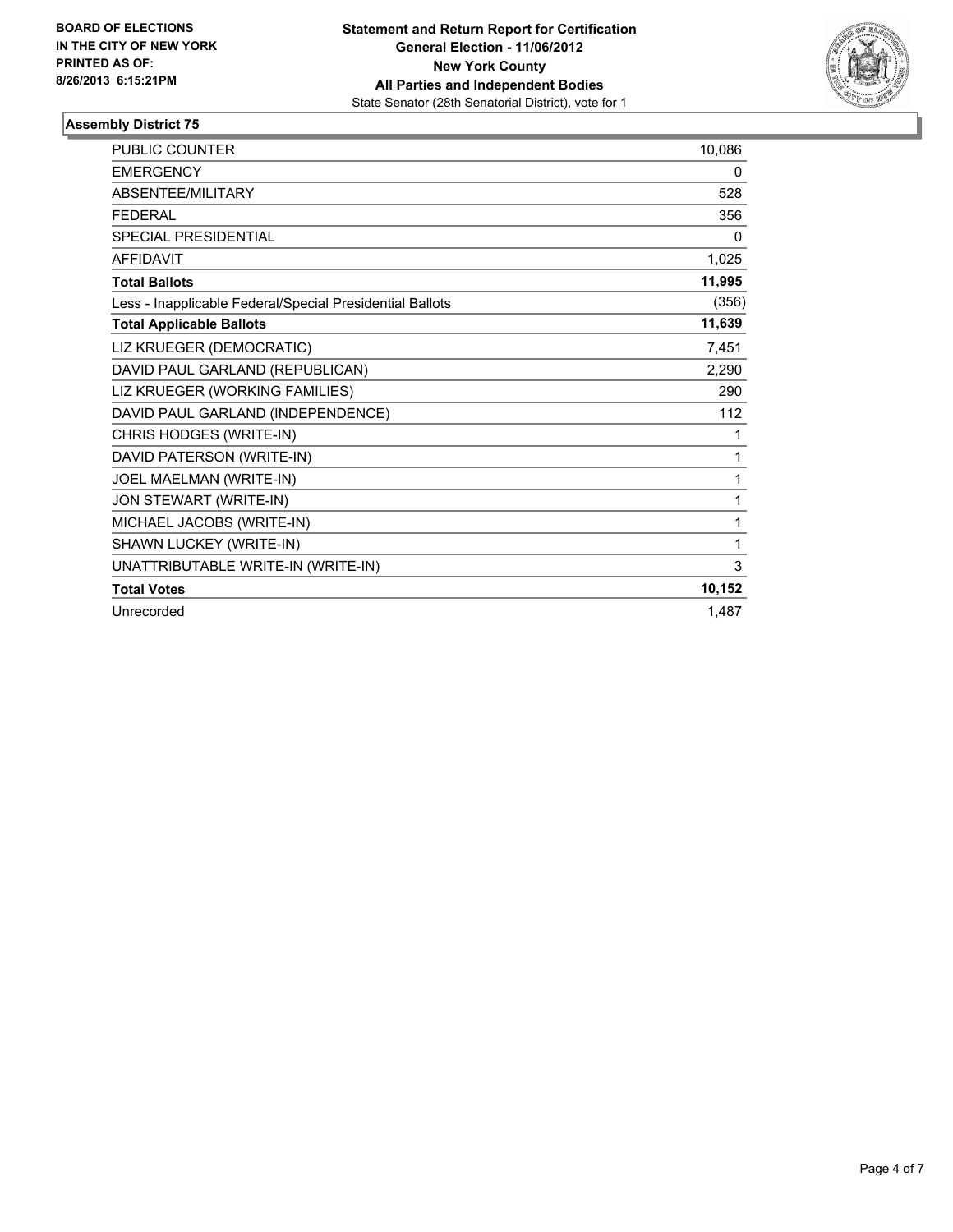

| PUBLIC COUNTER                                           | 42,324   |
|----------------------------------------------------------|----------|
| <b>EMERGENCY</b>                                         | 155      |
| ABSENTEE/MILITARY                                        | 1,950    |
| <b>FEDERAL</b>                                           | 1,122    |
| <b>SPECIAL PRESIDENTIAL</b>                              | 0        |
| <b>AFFIDAVIT</b>                                         | 3,947    |
| <b>Total Ballots</b>                                     | 49,498   |
| Less - Inapplicable Federal/Special Presidential Ballots | (1, 122) |
| <b>Total Applicable Ballots</b>                          | 48,376   |
| LIZ KRUEGER (DEMOCRATIC)                                 | 31,703   |
| DAVID PAUL GARLAND (REPUBLICAN)                          | 10,244   |
| LIZ KRUEGER (WORKING FAMILIES)                           | 995      |
| DAVID PAUL GARLAND (INDEPENDENCE)                        | 539      |
| DAVID DUCILLE (WRITE-IN)                                 | 1        |
| ELI KAPLAN (WRITE-IN)                                    | 1        |
| HOWARD KRULEWITZ (WRITE-IN)                              | 1        |
| JOHN CROSS (WRITE-IN)                                    | 1        |
| MICHAEL GAFKOWSKI (WRITE-IN)                             | 1        |
| MIKE WITMER (WRITE-IN)                                   | 1        |
| RALPH NADER (WRITE-IN)                                   | 1        |
| RUDOLPH GIULIANI (WRITE-IN)                              | 1        |
| UNATTRIBUTABLE WRITE-IN (WRITE-IN)                       | 10       |
| <b>Total Votes</b>                                       | 43,499   |
| Unrecorded                                               | 4.877    |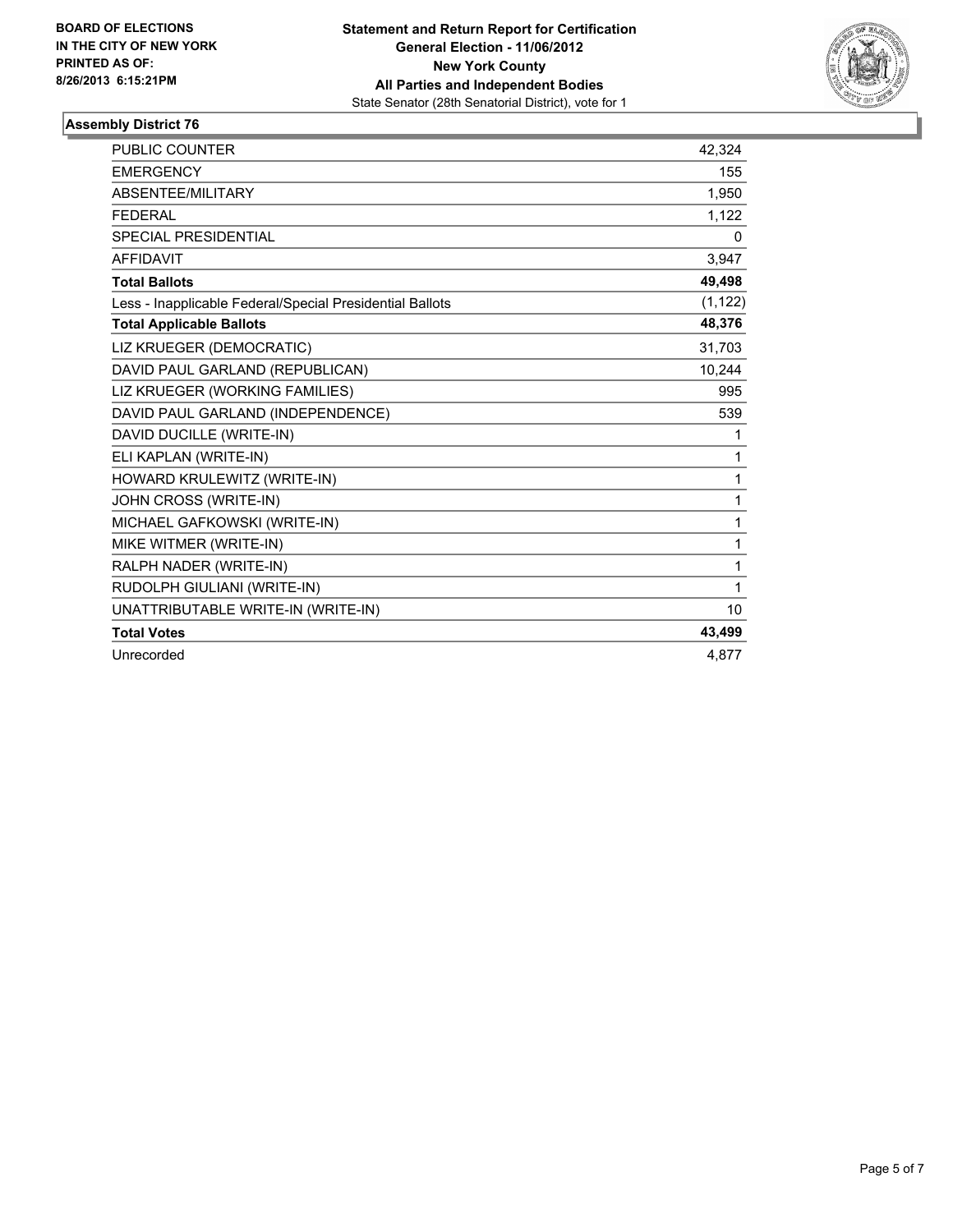

#### **Total for State Senator (28th Senatorial District) - New York County**

| PUBLIC COUNTER                                           | 110,410 |
|----------------------------------------------------------|---------|
| <b>EMERGENCY</b>                                         | 894     |
| ABSENTEE/MILITARY                                        | 5,736   |
| <b>FEDERAL</b>                                           | 3,238   |
| <b>SPECIAL PRESIDENTIAL</b>                              | 0       |
| <b>AFFIDAVIT</b>                                         | 9,582   |
| <b>Total Ballots</b>                                     | 129,860 |
| Less - Inapplicable Federal/Special Presidential Ballots | (3,238) |
| <b>Total Applicable Ballots</b>                          | 126,622 |
| LIZ KRUEGER (DEMOCRATIC)                                 | 81,063  |
| DAVID PAUL GARLAND (REPUBLICAN)                          | 28,167  |
| LIZ KRUEGER (WORKING FAMILIES)                           | 2,466   |
| DAVID PAUL GARLAND (INDEPENDENCE)                        | 1,282   |
| ALEX STETSURA (WRITE-IN)                                 | 1       |
| BERNARD W. GOONEWARDENA (WRITE-IN)                       | 1       |
| CHRIS HODGES (WRITE-IN)                                  | 1       |
| DANIEL SQUADRON (WRITE-IN)                               | 1       |
| DAVID DUCILLE (WRITE-IN)                                 | 1       |
| DAVID PATERSON (WRITE-IN)                                | 1       |
| DENNIS SMEKUNA (WRITE-IN)                                | 1       |
| ELI KAPLAN (WRITE-IN)                                    | 1       |
| HILLARY CLINTON (WRITE-IN)                               | 1       |
| HOWARD KRULEWITZ (WRITE-IN)                              | 1       |
| INES BACRON (WRITE-IN)                                   | 1       |
| JEAN ROSADO (WRITE-IN)                                   | 1       |
| JOEL MAELMAN (WRITE-IN)                                  | 1       |
| JOHN CROSS (WRITE-IN)                                    | 1       |
| JON STEWART (WRITE-IN)                                   | 1       |
| MICHAEL GAFKOWSKI (WRITE-IN)                             | 1       |
| MICHAEL JACOBS (WRITE-IN)                                | 1       |
| MIKE WITMER (WRITE-IN)                                   | 1       |
| PAUL COLANDREO (WRITE-IN)                                | 1       |
| RALPH NADER (WRITE-IN)                                   | 1       |
| RUDOLPH GIULIANI (WRITE-IN)                              | 1       |
| SHAWN LUCKEY (WRITE-IN)                                  | 1       |
| UNATTRIBUTABLE WRITE-IN (WRITE-IN)                       | 15      |
| <b>Total Votes</b>                                       | 113,015 |
| Unrecorded                                               | 13,607  |